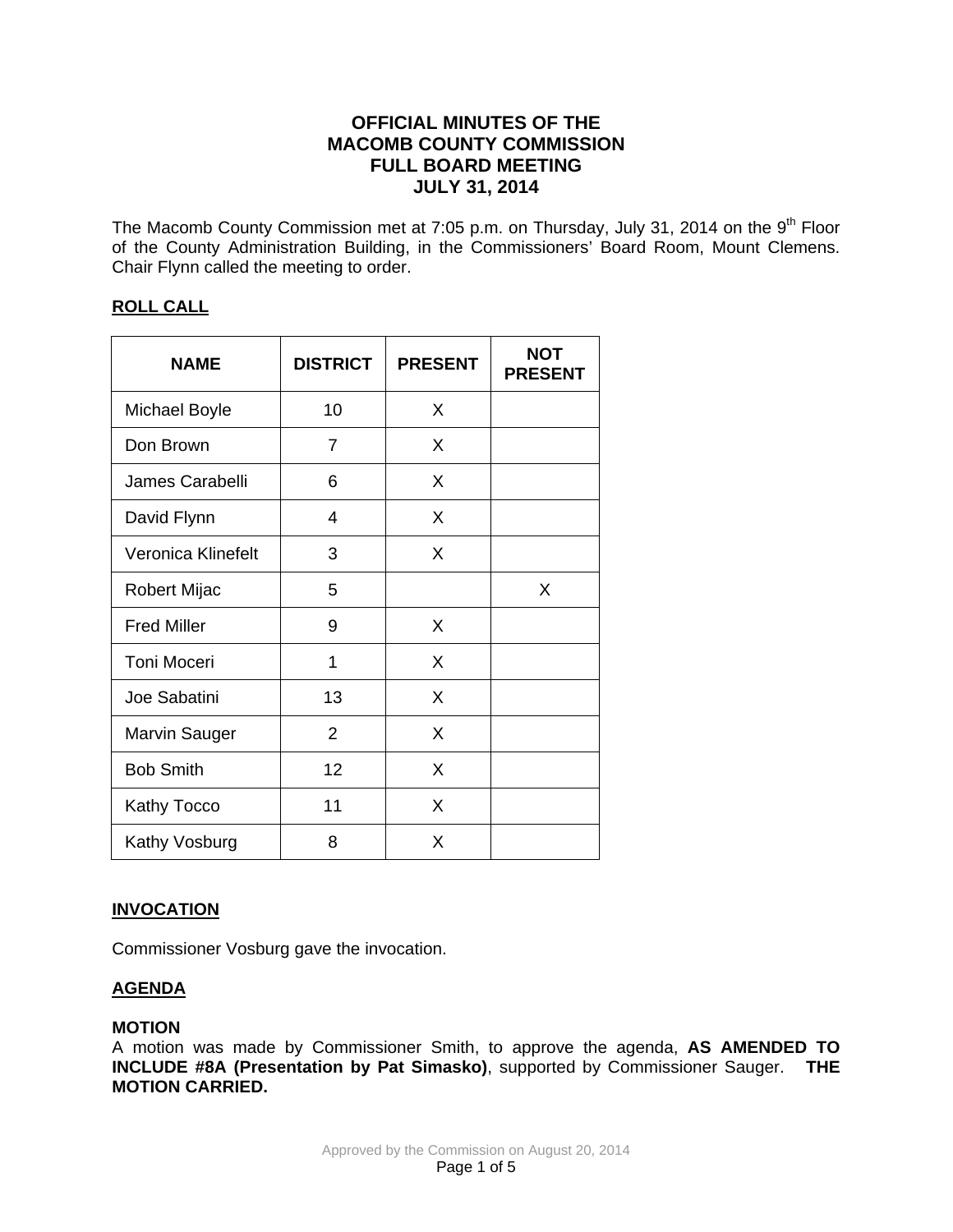## **MINUTES**

## **MOTION**

A motion was made by Commissioner Carabelli, to approve the minutes dated June 19, 2014 (FB), July 2, 2014 (Special) and July 24, 2014 (FB), supported by Commissioner Brown. **THE MOTION CARRIED**.

## **PUBLIC PARTICIPATION**

None

## **PRESENTATIONS**

Presentation by Ted Wahby to Carolyn Johnson, Volunteer Award Winner

Presentation by Pat Simasko for the MTB Foundation

## **CORRESPONDENCE FROM EXECUTIVE**

None

## **APPOINTMENTS**

## **Board Appointment:**

## **VETERANS AFFAIRS COMMISSION**

1 vacancy - 4-year term (08-01-14 thru 07-31-18), 11 applications

A roll call vote was taken on the appointment.

Voting for Fred Warner was: Boyle, Brown, Carabelli, Flynn, Klinefelt, Miller, Moceri, Sabatini Sauger, Smith, Tocco and Vosburg. There were 12 votes for Fred Warner and 0 votes for the other applicants.

**R14-152** Fred Warner was reappointed to the Veterans Affairs Commission.

## **HEALTH & HUMAN SERVICES COMMITTEE MEETING – July 28, 2014**

No report.

## **INFRASTRUCTURE COMMITTEE MEETING – July 29, 2014**

No report.

## **FINANCE COMMITTEE MEETING – July 30, 2014**

The reading of the recommendations from the Finance Committee was waived and a motion was made by Chair Miller, supported by Commissioner Smith, to adopt the committee recommendations.

**R14-153** Approve a contract between the County of Macomb and the low qualified bidder, RAM Construction, in the amount of \$608,700 for the 2014 Masonry Restoration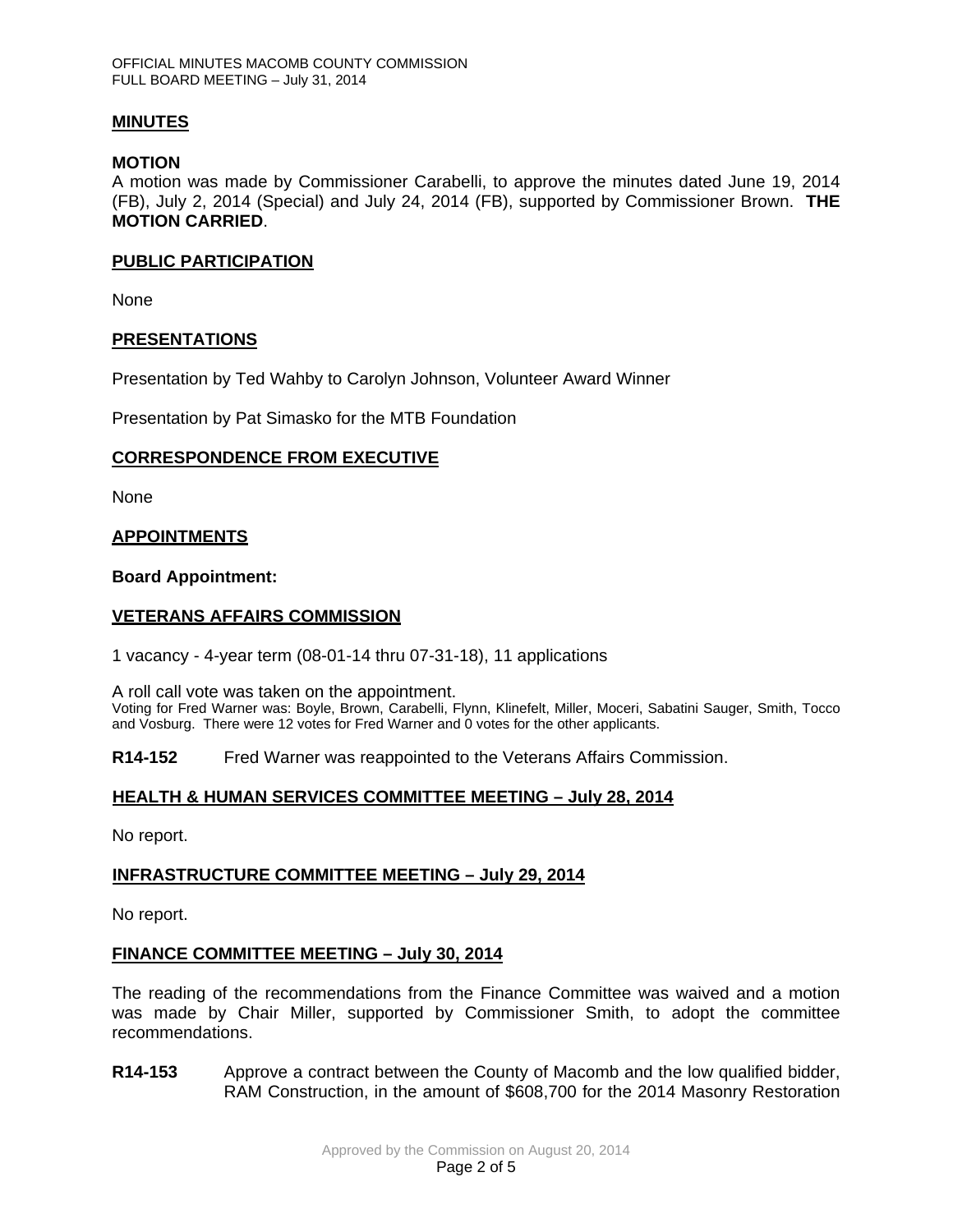Projects (Bid Item 36-14); funds are available in the Capital Plan; further, a copy of this Board of Commissioners' action is directed to be delivered forthwith to the Office of the County Executive.

- **R14-154** Approve a contract between the County of Macomb and the low qualified bidder, Best Asphalt, in the amount of \$899,450 for the 2014 Paving Projects; funds are available in the Capital Plan; further, a copy of this Board of Commissioners' action is directed to be delivered forthwith to the Office of the County Executive.
- **R14-155** Approve the contract between the Macomb County Department of Roads and Florence Cement Company for the Pavement Preservation Program – Concrete Project at a total bid price of \$2,582,138.16 and scheduled to be completed in 2014; further, a copy of this Board of Commissioners' action is directed to be delivered forthwith to the Office of the County Executive.
- **R14-156** Approve the contract between the Macomb County Department of Roads and Pro-Line Asphalt Paving Corporation for the Pavement Preservation Program – Asphalt Projects at a total bid price of \$3,182,395.97 and scheduled to be completed in 2014; further, a copy of this Board of Commissioners' action is directed to be delivered forthwith to the Office of the County Executive. (Record NO vote for Miller)
- **R14-157** Approve the Substance Use Disorder-Oversight Policy Board Agreement; further, a copy of this Board of Commissioners' action is directed to be delivered forthwith to the Office of the County Executive.

## **THE MOTION CARRIED.**

## **BOARD CHAIR REPORT**

Chair Flynn gave his report.

## **MOTION**

**R14-158** A motion was made by Commissioner Carabelli, to receive and file the Board Chair report, supported by Commissioner Sauger. **THE MOTION CARRIED.**

## **ORDINANCE TO ALLOW SMOKING NEAR COUNTY FACILITIES ONLY IN DESIGNATED SMOKING AREAS, TO PROVIDE PENALTIES AND TO REPEAL ORDINANCE NO. 2013-1**

## **R14-159 MOTION**

A motion was made by Commissioner Miller, to approve the Ordinance to allow smoking near county facilities only in designated smoking areas, supported by Commissioner Moceri. (Recommended by Finance Committee on 07/30/14; Record **NO** vote for Boyle)

## **THE MOTION CARRIED.**

## **RESOLUTIONS**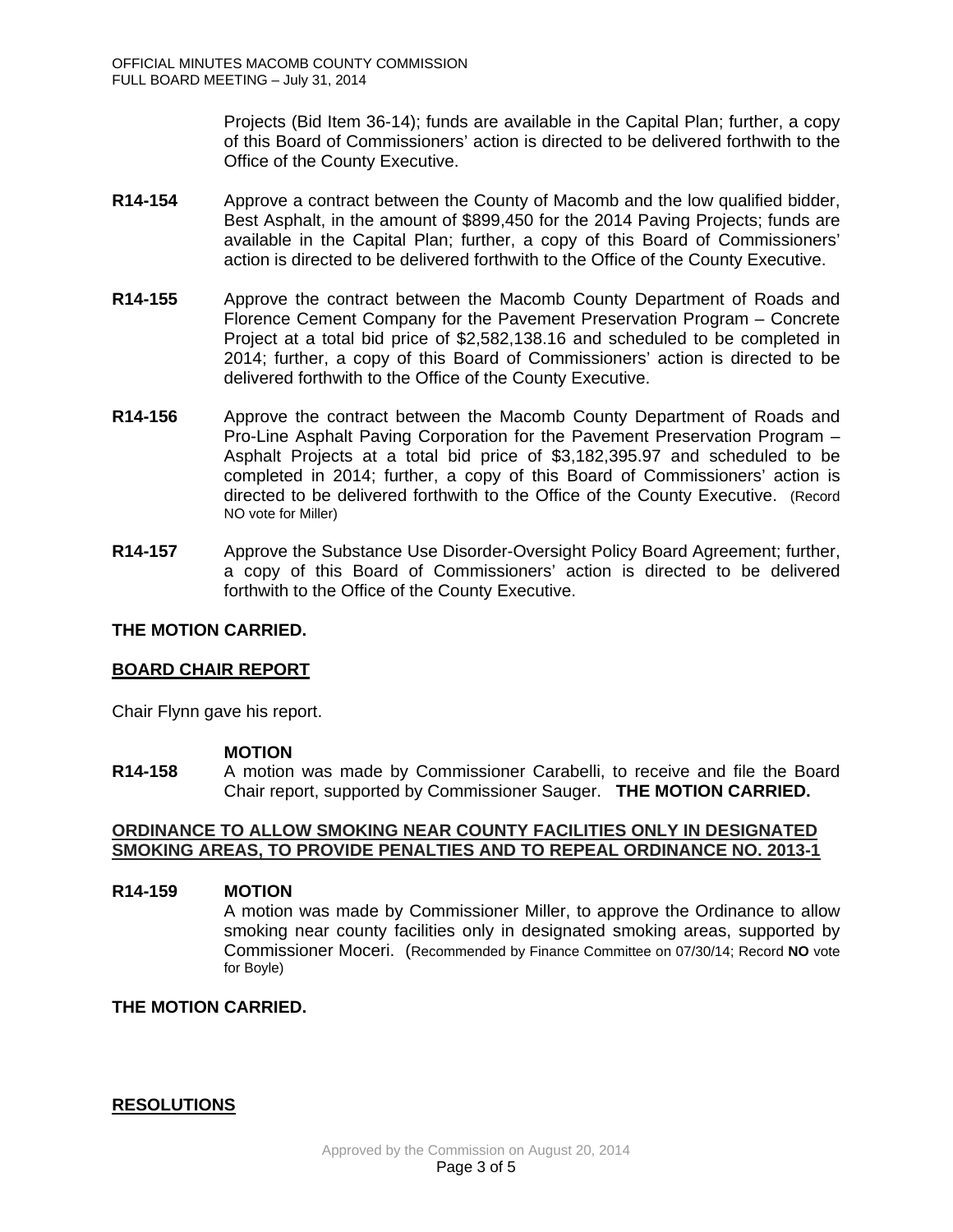## **MOTION**

A motion was made by Commissioner Moceri, supported by Commissioner Miller, to adopt the following resolution:

**R14-160** Supporting the FY 2015 Annual Implementation Plan of the Area Agency on Aging 1-B (offered by Board Chair; include Moceri; recommended by Health & Human Services Committee on 07/28/14). **THE MOTION CARRIED.**

#### **MOTION**

A motion was made by Commissioner Brown, supported by Commissioner Carabelli, to adopt the following resolution:

**R14-161** Pledging Full Faith and Credit for 8 ½ Mile Relief Drain Drainage District Bonds (offered by Board Chair on behalf of Board; recommended by Finance Committee on 07/30/14).

A roll call vote was taken on the resolution.

Voting Yes was: Brown, Carabelli, Klinefelt, Miller, Moceri, Sabatini, Sauger, Smith, Vosburg, Boyle, Tocco and Flynn. There were 12 yes votes. There were 0 no votes.

#### **THE MOTION CARRIED.**

#### **MOTION**

A motion was made by Commissioner Sabatini, supported by Commissioner Smith, to adopt the following resolution:

**R14-162** Pledging Full Faith and Credit for Oakland-Macomb Interceptor Drain Drainage District Bonds (offered by Board Chair on behalf of Board; recommended by Finance Committee on 07/30/14)

A roll call vote was taken on the resolution.

Voting Yes was: Sabatini, Smith, Vosburg, Boyle, Brown, Carabelli, Klinefelt, Miller, Moceri, Sauger, Tocco and Flynn. There were 12 yes votes. There were 0 no votes.

## **THE MOTION CARRIED.**

#### **MOTION**

A motion was made by Commissioner Miller, supported by Commissioner Boyle, to adopt the following resolution:

**R14-163** Urging the Michigan Department of Environmental Quality (MDEQ) to Revise Rules for Hydraulic Fracturing (aka "Fracking") to Adequately Protect Our Lakes, Rivers, Streams and Public Health (offered by Miller; recommended by Finance Committee on 07/30/14) (Record **NO** votes for Sabatini, Smith, Brown, Carabelli and Vosburg).

## **THE MOTION CARRIED.**

## **NEW BUSINESS**

Commissioner Vosburg invited all to attend the 21<sup>st</sup> World Congress of Intelligent Transport System, held in Detroit, September 7-11<sup>th</sup> at Cobo Center. Registration must be done online.